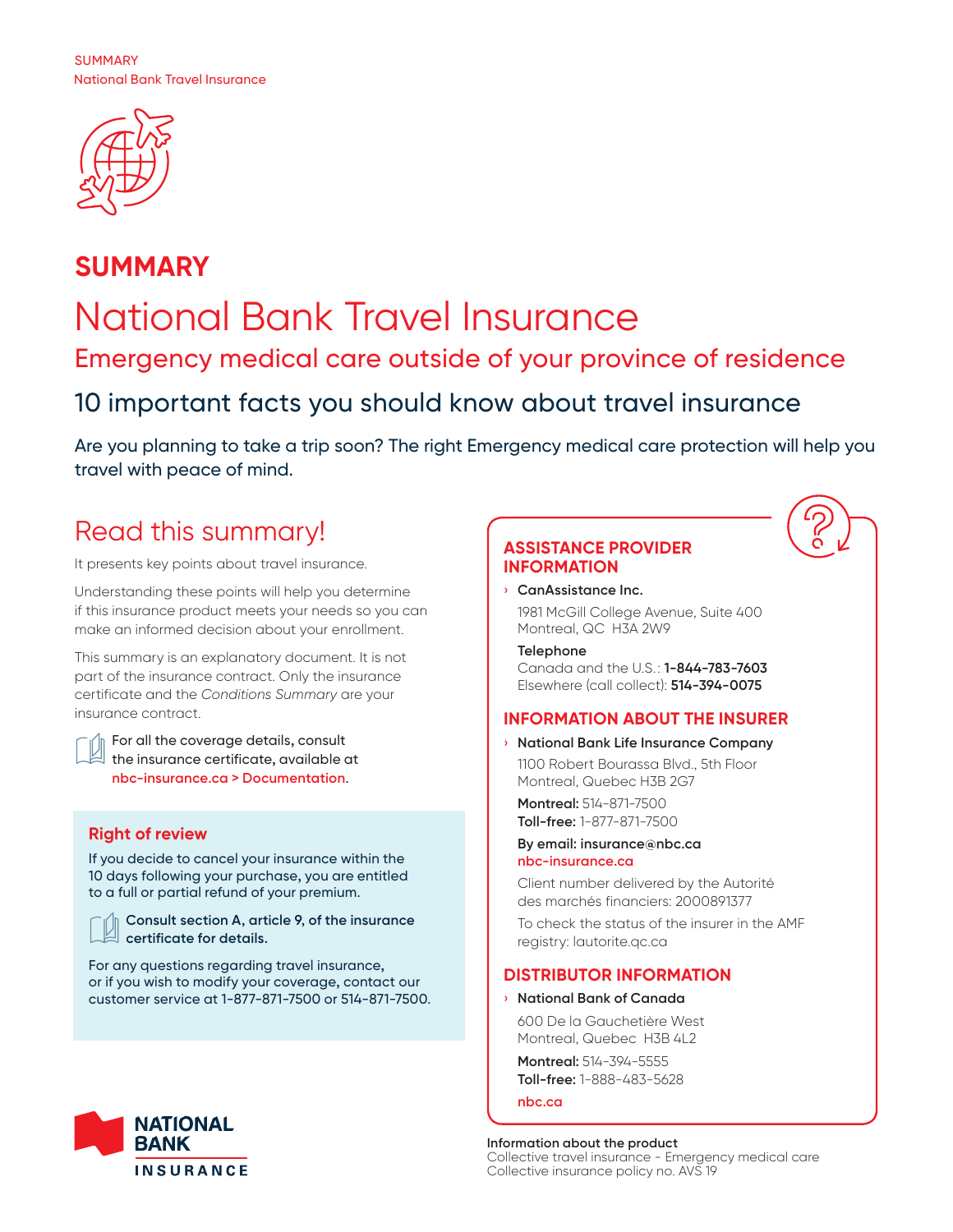## 10 important facts you should know about travel insurance

## **1. Travel insurance offers an Emergency medical care coverage and assistance service in the event of unforeseen circumstances**

Getting sick or suffering an accident is never pleasant even less so when these situations occur when you are far from home.

You also benefit from assistance services at no additional cost.

This travel insurance provides an emergency medical care coverage outside of your province of residence with indemnities when a medical emergency (illness or accident) occurs while you are travelling.

Here are examples of the expenses we cover, under certain conditions:

- › Medical, paramedical and hospitalization expenses;
- › Transport and subsistence allowance expenses, such as:
	- accommodation and meal expenses when you or a travel companion require emergency medical treatment;
	- transportation home;
	- transportation of a relative to your bedside;
	- etc.

You may purchase insurance for a single trip or choose the annual protection plan.

- › **Coverage for a single trip** provides coverage for the duration of a single trip, based on the departure and return dates.
- › **The annual coverage plan** covers all of trips made in a year. The duration of each trip must respect the maximum duration indicated on the *Conditions Summary*.

Complete information on the coverage is available in Section B of the certificate.

## **2. You must meet certain eligibility criteria and medical requirements to apply for insurance**

#### **2.1 Eligibility**

- › Be between 31 days and 74 years old at the date of departure for your trip
- Be a client of the Bank or one of its subsidiaries or affiliates, or be a family member of such a client
- › Be living in Canada, and
- › Be covered by the public medical and hospital insurance plans for the services normally rendered in your province of residence at all times during your trip.

#### **2.2 Medical requirements**

You can be insured if:

- › no doctor has advised you not to travel
- › you have not been diagnosed with a terminal medical condition
- › you do not suffer from any kidney problem requiring dialysis
- › you have never had cancer with metastases
- › you have never received a transplant or you are not in waiting to receive one, other than a corneal transplant
- › you have not received a prescription or used home oxygen in the 12 months before purchasing insurance.

IMPORTANT : A child born to an insured person during a trip is covered only if the birth takes place during the first 32 weeks of pregnancy.

Find all the eligibility criteria and medical requirements in the certificate in section A, article 4.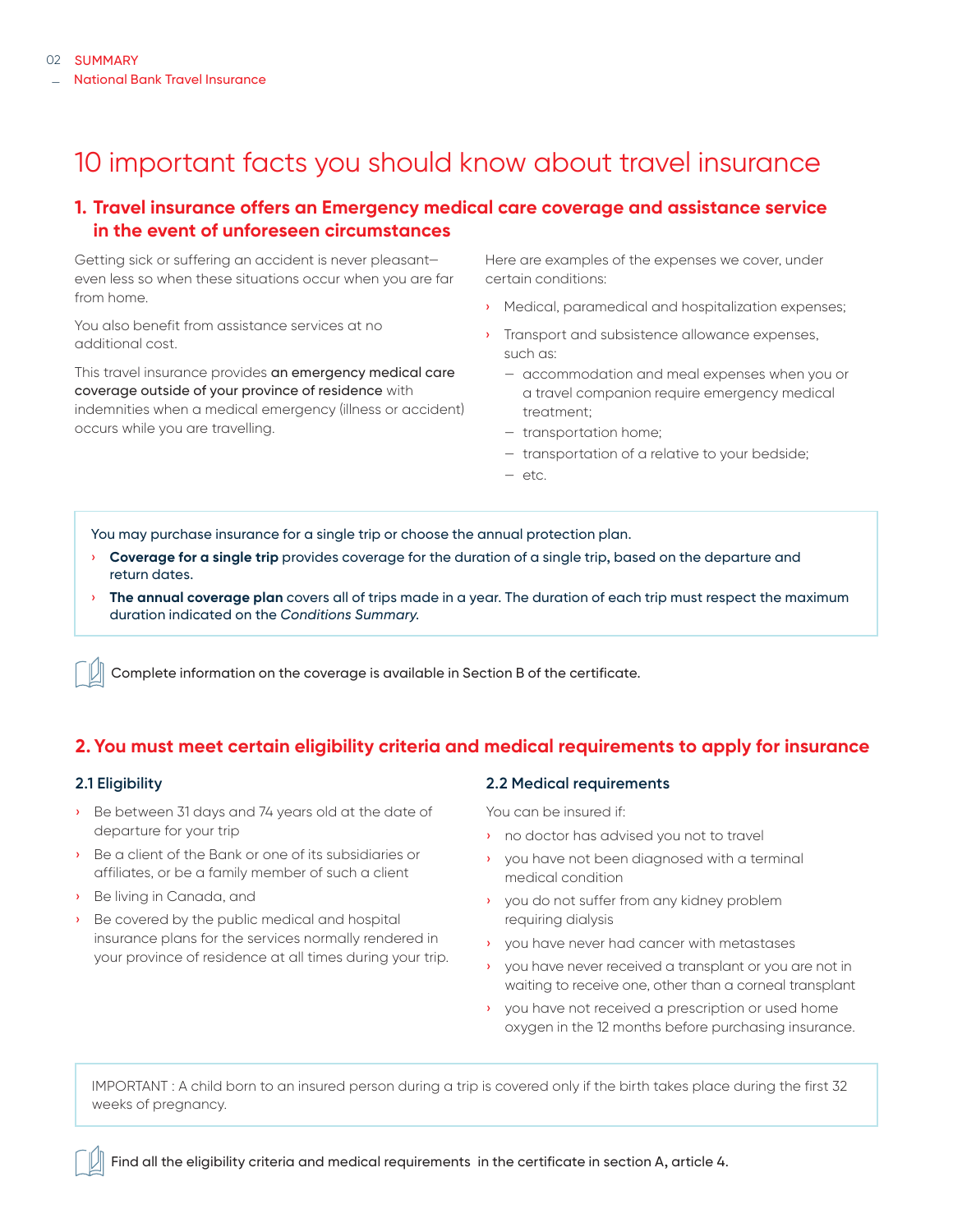## **3. Travel insurance involves coverage exclusions, limitations and reductions**

We may refuse to pay a claim because of the exclusions set out in the insurance certificate.

**Please review them immediately. The details are summarized here.** 

## **WARNING – Exclusions, limitations and coverage reductions**

#### **No payments will be made in the following situations:**

- › Misrepresentation of your health and medical information;
- › Misrepresentation of significant facts other than those related to your health and medical information;
- › Failure to comply with the requirement to be covered by a public health and hospitalization insurance plan.

#### **Limitation**

The payable benefit is reduced by any reimbursement made by another entity or insurer.

#### **Pre-existing conditions**

Any pre-existing medical condition that has not been stable in the 3 months prior to the date of departure (6 months prior if you are aged 55 to 64 or 12 months prior if you are aged 65 and over).

A medical condition is considered stable when all the following statements are true:

› No new treatment has been prescribed or recommended, or the current treatment has not been changed or stopped;

## › No change has been made to a prescribed medication (increase or decrease in dosage or stopping the medication) or no other medication has been recommended or prescribed;

- The medical condition did not worsen:
- No new symptoms appeared or there was no worsening or increase in the frequency of existing symptoms;
- There was no hospitalization or referral to a specialist;
- › There are no examinations, investigative medical tests or recommended treatments that have not been completed or for which results are pending;
- There is no planned or pending treatment.

Avoid unpleasant surprises. Before leaving, review the following articles in the certificate to confirm that you are covered and that this travel insurance works for your situation:

- › Section A, article 4.3 and
- › Section B, article 3.

#### **Example to illustrate the pre-existing conditions clause**

**Before the departure date**, you consulted your physician about chest pain.

**During your trip**, you suffered a heart attack and had to be hospitalized for emergency medical care. No benefit is payable for this condition.

**Departure date End of trip**

**Under age 55:** During the 3 months before the departure date. **Age 55 to 64:** During the 6 months before the departure date. **Age 65 and over:** During the 12 months before the departure date.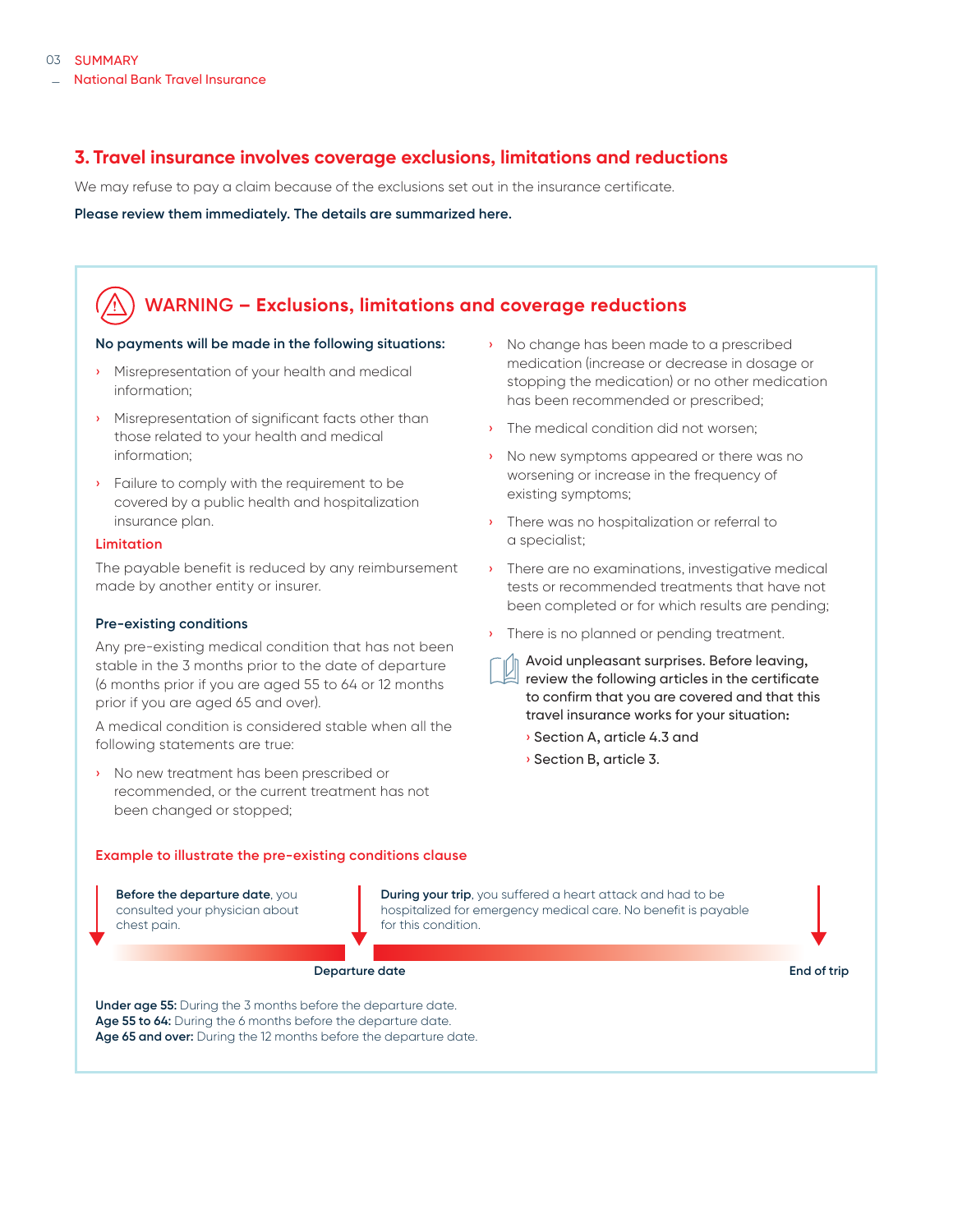#### **Situations not covered**

We do not pay any benefits if the medical condition is directly or indirectly related to one of the following causes:

- **1.** Any symptom or condition for which:
	- › you did not seek medical advice when it would have been reasonable to do so, or
	- › diagnostic tests requested by a physician were not carried out, or
	- › the recommended medication or treatment was not followed;
	- › you expected, prior to the date of departure, to require medical attention during the trip.
- **2.** Pregnancy or childbirth, including complications, during the last 8 weeks before the expected delivery date;
- **3.** Participation in one of the following activities:
	- › activity in which participants receive money,
	- › motor vehicle competition,
	- › speeding event,
	- › dangerous or non-routine activity or one that is non-routine and carries a high risk of injury;
- **4.** Abuse of drugs (prescribed or not) or alcohol;
- **5.** Use of drugs or non-prescribed medication or any other form of addiction, including withdrawal effects;
- **6.** Criminal act or attempt to commit a criminal act;
- **7.** Travel for the purpose of obtaining medical advice or treatment;
- **8.** Travel to a location for which the Canadian government has issued a warning, prior to your departure date, to avoid non-essential travel to the location;
- **9.** Suicide, attempted suicide or self-inflicted injury;
- **10.**Any mental, psychological or psychiatric disorder;
- **11.** Any of the following situations:
	- Any act of war, whether declared or not,
	- › Voluntary participation in a riot or insurrection,
	- Revolt, revolution, hijacking, kidnapping, terrorist act,
	- › Exposure to nuclear reaction or radiation, radioactive, biological or chemical contamination,
	- Any participation in the armed forces.

#### **Care not covered**

- **1.** Care for a child born during a trip after the first 32 weeks of pregnancy;
- **2.** Care given after you have returned to your province of residence, except for a blow to the mouth;
- **3.** Care or treatment that is not covered by your public health insurance plan;
- **4.** Non-emergency, experimental or elective treatment.

#### **Medications and products not covered**

Any medication prescribed prior to the trip, as well as any medication or product available over the counter, even if prescribed.

#### **Treatments not covered**

Medical tests for investigation, treatment or surgery that you receive without prior approval from the assistance provider or that are not considered urgent by the assistance provider.

#### **Other situations not covered**

- › Failure to contact the assistance provider before incurring medical or transportation costs;
- **I** Travel against the advice of a physician;
- Failure to follow the recommendations of a physician or assistance provider.

For more details, see the certificate at section B, article 3.

#### **4.You must pay the insurance premium before the date of departure of your trip**

This is one of the conditions that must be met to be insured during your trip. You must pay the total premium when you sign up for the insurance.

Find all the conditions that must be met to be insured during a trip in the certificate in section A, article 3.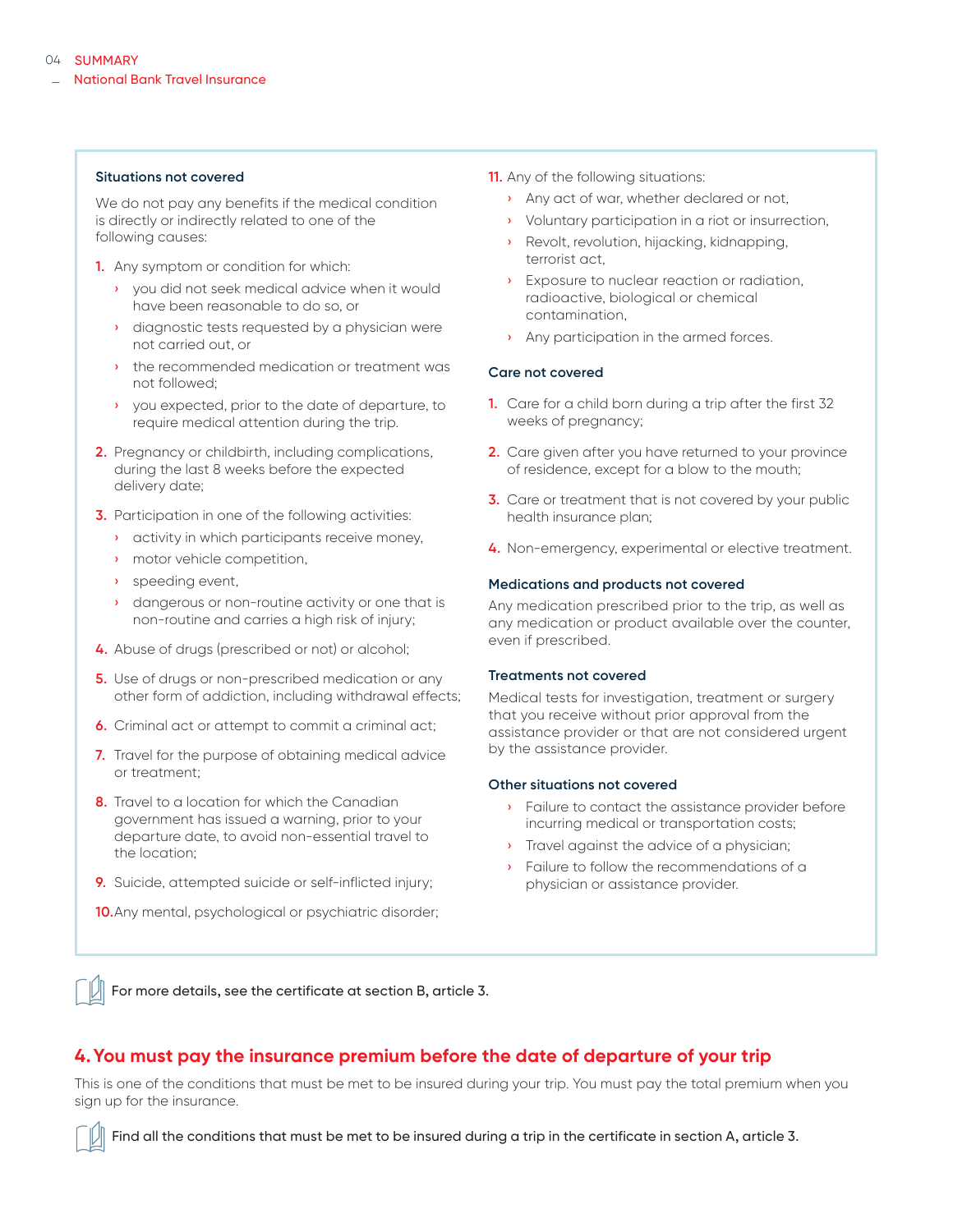## **5. The insurance premium you pay takes several factors into account**

The premium is the amount you pay in order to be insured. You must pay the full amount of the premium when you enroll; that is one of the conditions to be insured during your trip

The following information is used to calculate the insurance premium:

- › age of insured persons;
- › duration of coverage;
- › the type of package (single trip or annual protection plan).

Visit nbc.ca to find out applicable tax rates for the insurance premium based on your province of residence.

See all the information about premium calculation in the certificate in section A, article 5.

## **6. Duration of insurance**

#### **Start**

The moment you leave your province of residence.

#### **End**

The insurance ends on the first of the following events:

- › The moment you return to your province of residence
- › The moment your trip is cancelled before the date of departure
- <sup>1</sup> 11:59 p.m. (according to your time zone) on the expected date of return or on the termination date (annual coverage plan), unless you benefit from automatic coverage extension, as explained in article 6 of section A of the certificate
- › The moment you no longer meet the eligibility criteria and medical requirements outlined in article 4 of section A of the certificate
- › The moment you cancel your insurance
- You can extend your coverage, free of charge, in certain emergency situations: hospitalization, trip postponed by the carrier or by you in the event of an accident or illness.
- You must notify the assistance provider when you believe an extension will be necessary. We may also ask you to provide proof to justify your request if it is an urgent situation. Exclusions may apply.
- You can also extend your coverages, for a new **premium,** if you decide to enjoy your trip a little longer, whatever the reason–pleasure, business, or any other non-urgent reason. Extension may be declined or exclusions may apply.

Consult section A, articles 6 and 8, of the insurance certificate for all the details concerning insurance duration and extension.

## **7. There is a maximum amount payable**

The amount payable for a claim cannot exceed the maximum of \$5,000,000.

There is also a maximum amount based on the type of fees disbursed (e.g., incidental expenses following a hospitalization, up to \$50 per day of hospitalization).

For more detailed information, see section B, article 2 of the insurance certificate.

## **8. If you make a false declaration, we may refuse your claim and cancel your insurance coverage**

You must always provide accurate information about your health condition, trip details and any other information we deem necessary.

If we obtain information at the time of a claim or at any other time during the term of the insurance that differs from the information you provided, we may deny your claim and cancel your insurance retroactive to the effective date.



Consult section A, article 4.3 of the insurance certificate for more details.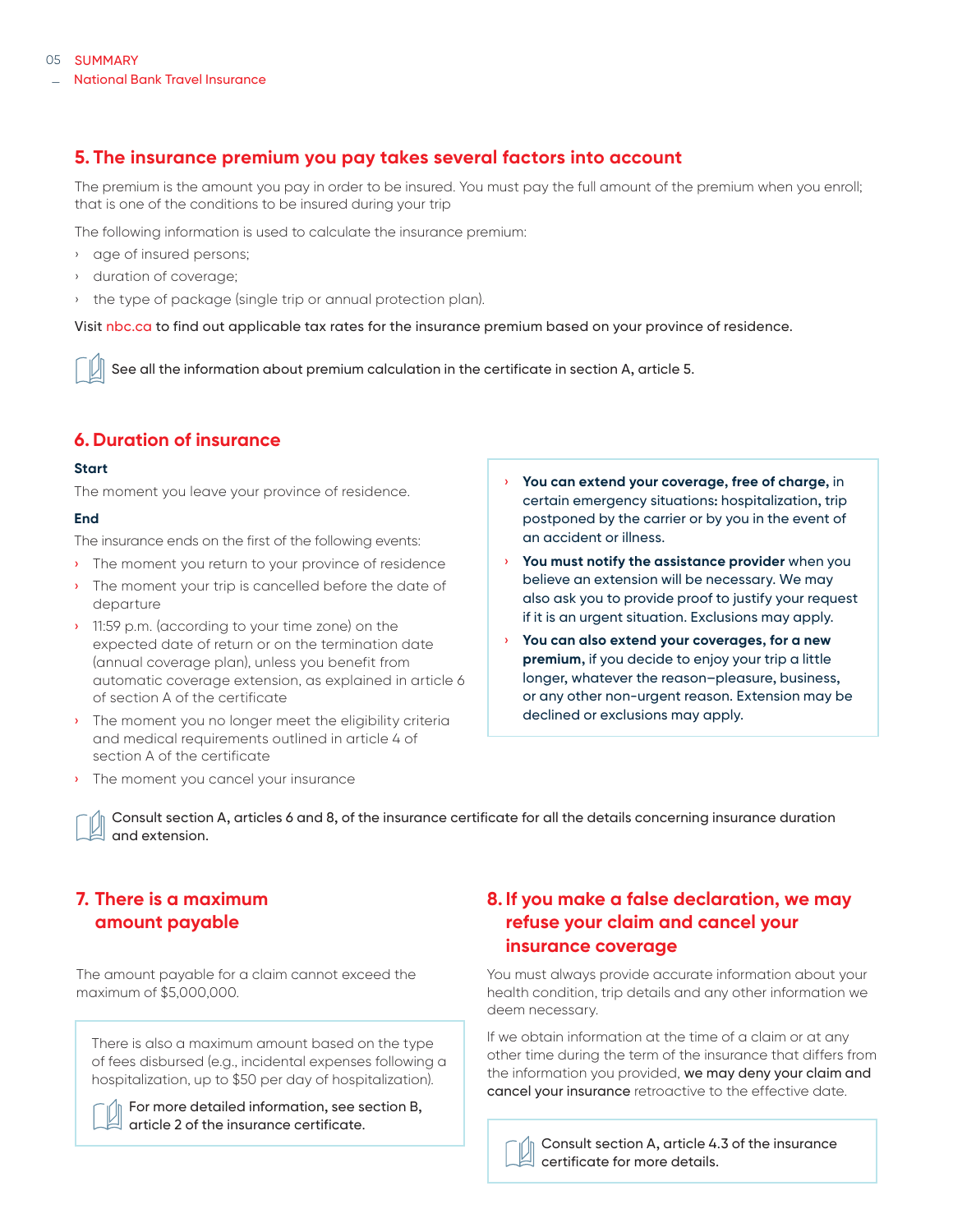## **9. How to file a claim and applicable timeframes**

Insurance can give you peace of mind should the unexpected occur. Here's how to file an insurance claim.

**1. Contact the assistance provider as soon as possible** to confirm your coverage before you incur any expenses. at **1-844-783-7603** or **514-394-0075** (collect calls accepted).

The assistance provider will open a file in your name and send you the form to fill out..

**2. Complete and sign the forms,** collect the documents required to assess the claim, where necessary, and send them to:

#### **CanAssistance inc.**

1981 McGill College Avenue, Suite 400 Montreal, QC H3A 2W9

You must provide the assistance provider with the documents in the year following the event that gave rise to the claim.

**3. We will notify you of our decision following review of your application** and, if applicable, we will pay the benefit.

The regular timeframe to process a claim is approximately 60 days following the receipt of all the necessary documents.

For more details about claims and payment of benefits, consult section A, articles 10 and 11, of the insurance certificate.

#### **Don't agree with a decision regarding your claim?**

Contact us: **National Bank Life Insurance Company** 1100 Robert Bourassa Boulevard, 5th Floor Montreal, QC H3B 2G7 Phone: 1-877-871-7500 Email: insurance@nbc.ca

If we have not responded to your complaint, or if you are still not satisfied and want to continue with the process, you may at your discretion:

- Request a review of your file;
- › Consult your legal advisor;
- **Contact one of the following organizations:**

**Autorité des marchés financiers (AMF)**

Place de la Cité, Cominar Tower 2640 Laurier Boulevard, 4th Floor Quebec, QC G1V 5C1 Phone Quebec City: 418-525-0337 Montreal: 514-395-0337 Elsewhere in Quebec: 1-877-525-0337 Fax: 1-877-285-4378 Website: lautorite.qc.ca

**OmbudService for Life & Health Insurance (OLHI)** Toll-free number Canada: 1-888-295-8112 Toronto: 416-777-9002 Website: olhi.ca

The maximum period to bring a legal claim against an insurer is 3 years from the date on which the claim was refused.

## **10. You may cancel your insurance at any time and, in some circumstances, receive a refund for the premium**

You may receive a full or partial refund if you cancel your insurance as follows, if you have not made any valid claims. Administrative fees may apply.

#### **Before your departure date AND within 10 days of purchasing the insurance**

You have 10 days to read and review your certificate and determine whether the coverage fully meets your needs.

We will refund the full premium if you decide to cancel your insurance within these 10 days.

#### **Before your departure date AND more than 10 days after purchasing the insurance (single trip only).**

If you cancel before your departure date, we will refund the premium.

#### **On your scheduled departure date OR after (single trip only).**

You may terminate your insurance contract if your trip is cancelled or if all insured persons have returned to their location of departure before the scheduled return date. We will refund the premium for the unused period of insurance.

For more information, see the certificate at section A, article 9.